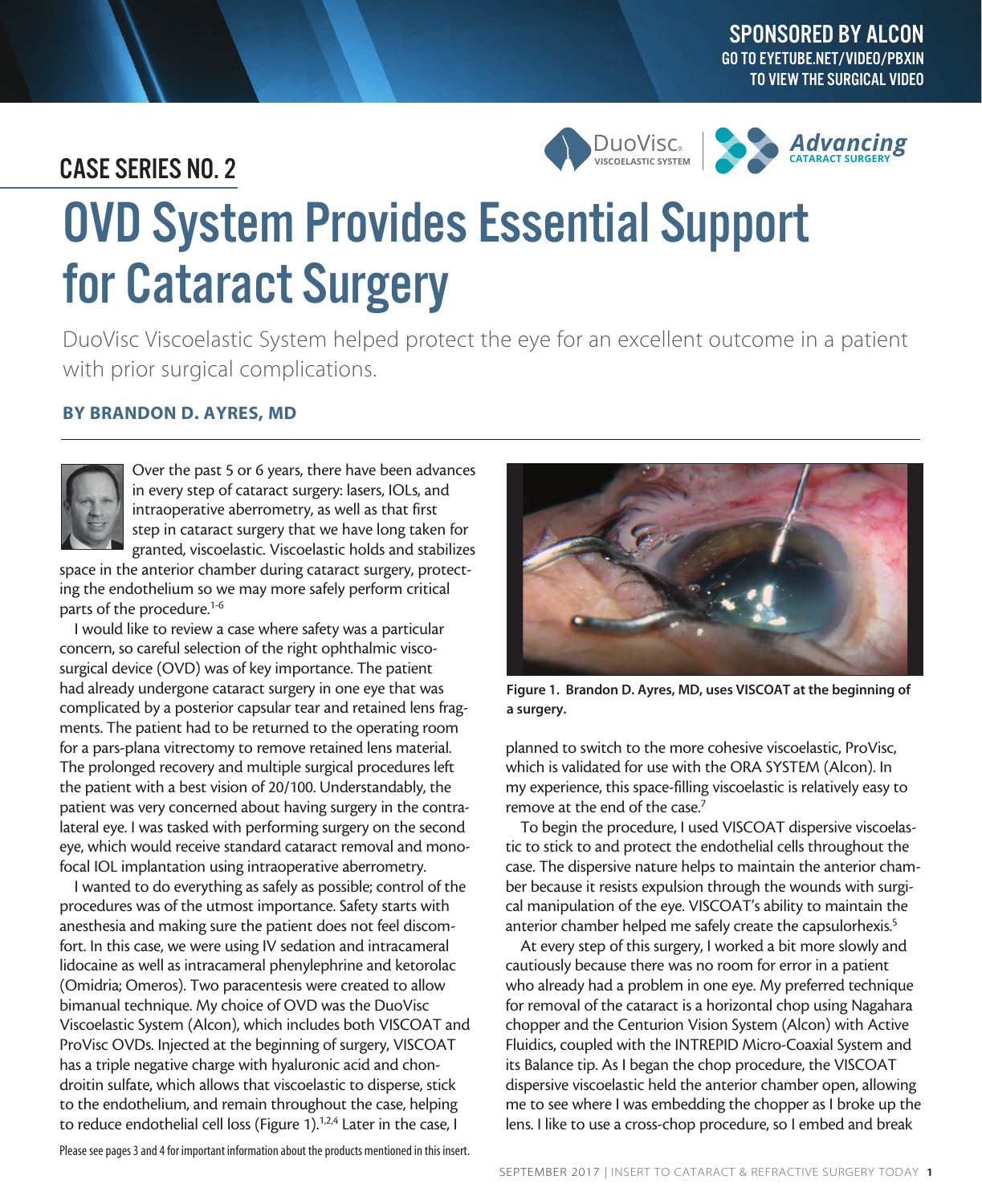

Figure 2. Brandon D. Ayres, MD, fills the capsular bag and anterior chamber with ProVisc before obtaining intraoperative aberrometry.

in one direction and then make another chop 90° away. This gives me two quadrants that can be easily removed with minimal manipulation or energy.

Early in the case, one of the quadrants drifted more anterior than I prefer, and some of the lens fragments were in close approximation to the corneal endothelium, but the dispersive viscoelastic protected that energy from being transferred to the endothelium, thus protecting the cornea.<sup>5</sup> When needed, additional VISCOAT was added to keep nuclear fragments at the iris plane. The additional OVD helped protect the cornea and kept the posterior capsule away from the phaco.

After nuclear removal, I transitioned to the INTREPID Transformer I/A Handpiece (Alcon), a coaxial that converts easily into a bimanual by removing the back portion of the I/A handle. One of the more common times to experience a complication is during removal of subincisional cortical lens fibers. After the majority of the cortex was removed, leaving the subincisional area, instead of risking the capsular bag, I detached the aspirator and placed it through the side port incision, taking advantage of the bimanual mode. This allowed me to see very well in the subincisional space and remove subincisional cortical material without a struggle.

Next, I removed the majority of the VISCOAT with the Transformer I/A Handpiece and filled the capsular bag and anterior chamber with the cohesive viscoelastic, ProVisc

(Figure 2). ProVisc is validated for use with the ORA SYSTEM intraoperative wavefront aberrometry without altering IOL calculations.<sup>7</sup> I used the ORA SYSTEM to help ensure accuracy of preoperative biometry and verify selection of the correct implant.

I put the IOL into the capsular bag and prepared to place the lens, and then I removed the viscoelastic. Continuing to use the Transformer I/A Handpiece, I switched to coaxial mode and went underneath the IOL. The cohesive viscoelastic worked beautifully, coming out from underneath and above the IOL. It kept the lens in place while enabling me to remove all the viscoelastic so we did not have a pressure spike on day 1.

Using the DuoVisc OVD combination to implant a monofocal IOL with the aid of intraoperative aberrometry, I was able to achieve the patient's target refractive outcome. At the beginning of the case, VISCOAT dispersive viscoelastic helped protect the endothelial cells, and in the aberrometry portion and IOL insertion, cohesive ProVisc viscoelastic helped promote success. Fortunately, in this case our patient did very well, achieving 20/25 uncorrected distance vision.  $\blacksquare$ 

2. Petroll WM, Jafari M, Lane SS, et al. Quantitative assessment of ophthalmic viscosurgical device retention using in vivo confocal microscopy. *J Cataract Refract Surg.* 2005;31(12):2363-2368.

- 3. Lindstrom RL, Ong M. Protective effect of OVDs against hydrogen peroxide-induced oxidative damage to corneal endothelial cells: in vitro model. Presented at: American Society of Cataract and Refractive Surgery; March 26, 2011; San Diego, Ca. 4. Poyer JF, Chan KY, Arshinoff SA. New method to measure the retention of viscoelastic agents on a rabbit corneal endothelial
- cell line after irrigation and aspiration. *J Cataract Refract Surg.* 1998;24(1):84-90. 5. Matsui M. Phase II clinical study of the viscoelastic solution V-24 (VISCOAT) for cataract extraction and intraocular lens

insertion. *Folia Ophthalmol Jpn.* 1996;47:737.

6. Koch DD, Lui JF, Glasser DB, et al. A comparison of corneal endothelial changes after use of Healon or Viscoat during phacoemulsification. *Am J Ophthalmol.* 1993;115(2):188-201.

7. Lehmann R, Brint S, Stewart R, et al. Clinical comparison of ProVisc and Healon in cataract surgery. *J Cataract Refract Surg.*  1995;21(5):543-547.

#### Brandon D. Ayres, MD

- cornea and refractive surgeon Ophthalmic Partners, Bala Cynwyd, and Wills Eye Hospital, Philadelphia
- <sup>n</sup> brandonayres@me.com
- <sup>n</sup> financial disclosure: consultant to Alcon

<sup>1.</sup> Glasser DB, Katz HR, Boyd JE, et al. Protective effects of viscous solutions in phacoemulsification and traumatic lens implantation. *Arch Ophthalmol.* 1989;107(7):1047-1051.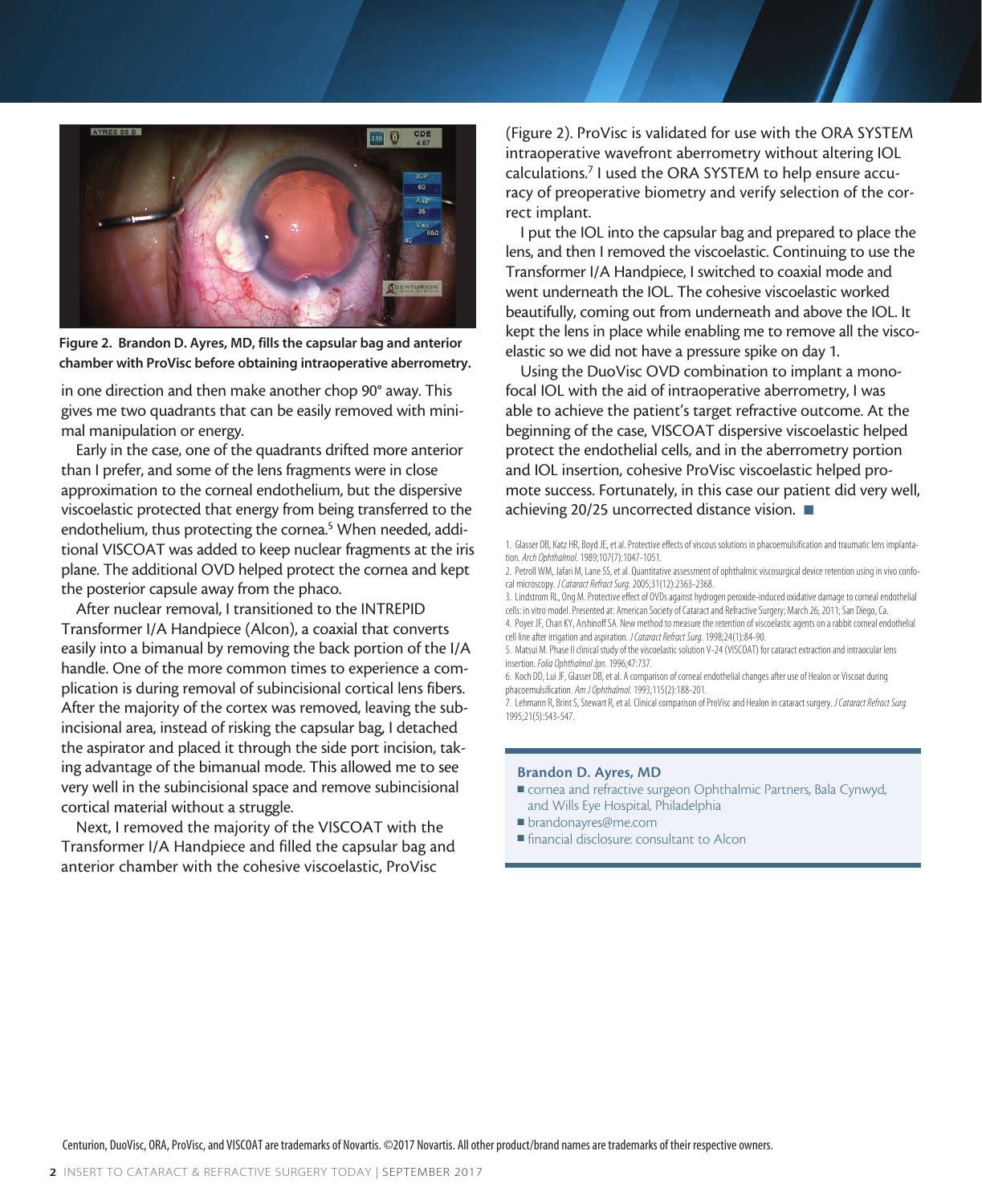#### DUOVISC® OVD IMPORTANT PRODUCT INFORMATION

**DESCRIPTION:** DUOVISC<sup>®</sup> Viscoelastic System is designed to give two Viscoelastic materials with different physico-chemical properties that can be used differently and/or sequentially to perform specific tasks during a cataract procedure. DUOVISC® Viscoelastic System consists of VISCOAT® Ophthalmic Viscosurgical Device and PROVISC® Ophthalmic Viscosurgical Device. CAUTION: Federal (USA) law restricts this device to sale by, or on the order of, a physician.

DESCRIPTION: VISCOAT® (Sodium Chondroitin Sulfate – Sodium Hyaluronate) Ophthalmic Viscosurgical Device INDICATIONS: VISCOAT® OVD is indicated for use as an ophthalmic surgical aid in anterior segment procedures including cataract extraction and intraocular lens (IOL) implantation. VISCOAT® OVD maintains a deep anterior chamber during anterior segment surgeries, enhances visualization during the surgical procedure, and protects the corneal endothelium and other ocular tissues. The viscoelasticity of the solution maintains the normal position of the vitreous face and prevents formation of a flat chamber during surgery. WARNINGS: Failure to follow assembly instructions or use of an alternate cannula may result in cannula detachment and potential patient injury. **PRECAUTIONS:** Precautions are limited to those normally associated with the surgical procedure being performed. Although sodium hyaluronate and sodium chondroitin sulfate are highly purified biological polymers, the physician should be aware of the potential allergic risks inherent in the use of any biological material. ADVERSE REACTIONS: VISCOAT® OVD has been extremely well tolerated in human and animal studies. A transient rise in intraocular pressure in the early postoperative period may be expected due to the presence of sodium hyaluronate, which has been shown to effect such a rise. It is therefore recommended that VISCOAT® OVD be removed from the anterior chamber by thorough irrigation and/or aspiration at the end of surgery to minimize postoperative IOP increases. Do not overfill anterior chamber. ATTENTION: Please refer to the directions for use for a complete listing of indications, warnings and precautions.

DESCRIPTION: PROVISC® (Sodium Hyaluronate) Ophthalmic Viscosurgical Device **INDICATIONS:** PROVISC® OVD is indicated for use as an ophthalmic surgical aid in the anterior segment during cataract extraction and intraocular lens (IOL) implantation. Ophthalmic viscoelastics serve to maintain a deep anterior chamber during anterior segment surgery allowing reduced trauma to the corneal endothelium and surrounding ocular tissues. They help push back the vitreous face and prevent formation of a flat chamber during surgery. PRECAUTIONS: Postoperative increases in intraocular pressure have been reported with sodium hyaluronate products. The IOP should be carefully monitored and appropriate therapy instituted if significant increases should occur. It is recommended that PROVISC® OVD be removed by irrigation and/or aspiration at the close of surgery. Do not overfill anterior chamber. Although sodium hyaluronate is a highly purified biological polymer, the physician should be aware of the potential allergic risks inherent in the use of any biological material; care should be used in patients with hypersensitivity to any components in this material. Cannula assembly instructions should be followed to prevent patient injury. **ADVERSE REACTIONS:** Postoperative inflammatory reactions such as hypopyon and iritis have been reported with the use of ophthalmic viscoelastics, as well as incidents of corneal edema, corneal decompensation, and a transient rise in intraocular pressure. It is therefore recommended that PROVISC® OVD be removed from the anterior chamber by thorough irrigation and/or aspiration at the end of surgery to minimize postoperative IOP increases. Do not overfill anterior chamber. **ATTENTION:** Please refer to the directions for use for a complete listing of indications, warnings and precautions.

#### CENTURION® VISION SYSTEM IMPORTANT PRODUCT INFORMATION

CAUTION: Federal (USA) law restricts this device to sale by, or on the order of, a physician.

As part of a properly maintained surgical environment, it is recommended that a backup IOL injector be made available in the event the AutoSert® IOL Injector Handpiece does not perform as expected.

INDICATION: The CENTURION® Vision System is indicated for emulsification, separation, irrigation, and aspiration of cataracts, residual cortical material and lens epithelial cells, vitreous aspiration and cutting associated with anterior vitrectomy, bipolar coagulation, and intraocular lens injection. The AutoSert® IOL Injector Handpiece is intended to deliver qualified AcrySof® intraocular lenses into the eye following cataract removal.

The AutoSert® IOL Injector Handpiece achieves the functionality of injection of intraocular lenses. The AutoSert® IOL Injector Handpiece is indicated for use with the AcrySof® lenses SN6OWF, SN6AD1, SN6AT3 through SN6AT9, as well as approved AcrySof® lenses that are specifically indicated for use with this inserter, as indicated in the approved labeling of those lenses.

WARNINGS: Appropriate use of CENTURION® Vision System parameters and accessories is important for successful procedures. Use of low vacuum limits, low flow rates, low bottle heights, high power settings, extended power usage, power usage during occlusion conditions (beeping tones), failure to sufficiently aspirate viscoelastic prior to using power, excessively tight incisions, and combinations of the above actions may result in significant temperature increases at incision site and inside the eye, and lead to severe thermal eye tissue damage. Good clinical practice dictates the testing for adequate irrigation and aspiration flow prior to entering the eye. Ensure that tubings are not occluded or pinched during any phase of operation.

The consumables used in conjunction with ALCON® instrument products constitute a complete surgical system. Use of consumables and handpieces other than those manufactured by Alcon may affect system performance and create potential hazards.

AES/COMPLICATIONS: Inadvertent actuation of Prime or Tune while a handpiece is in the eye can create a hazardous condition that may result in patient injury. During any ultrasonic procedure, metal particles may result from inadvertent touching of the ultrasonic tip with a second instrument. Another potential source of metal particles resulting from any ultrasonic handpiece may be the result of ultrasonic energy causing micro abrasion of the ultrasonic tip. ATTENTION: Refer to the Directions for Use for the accessories/consumables and Operator's Manual for a complete listing of indications, warnings, cautions and notes.